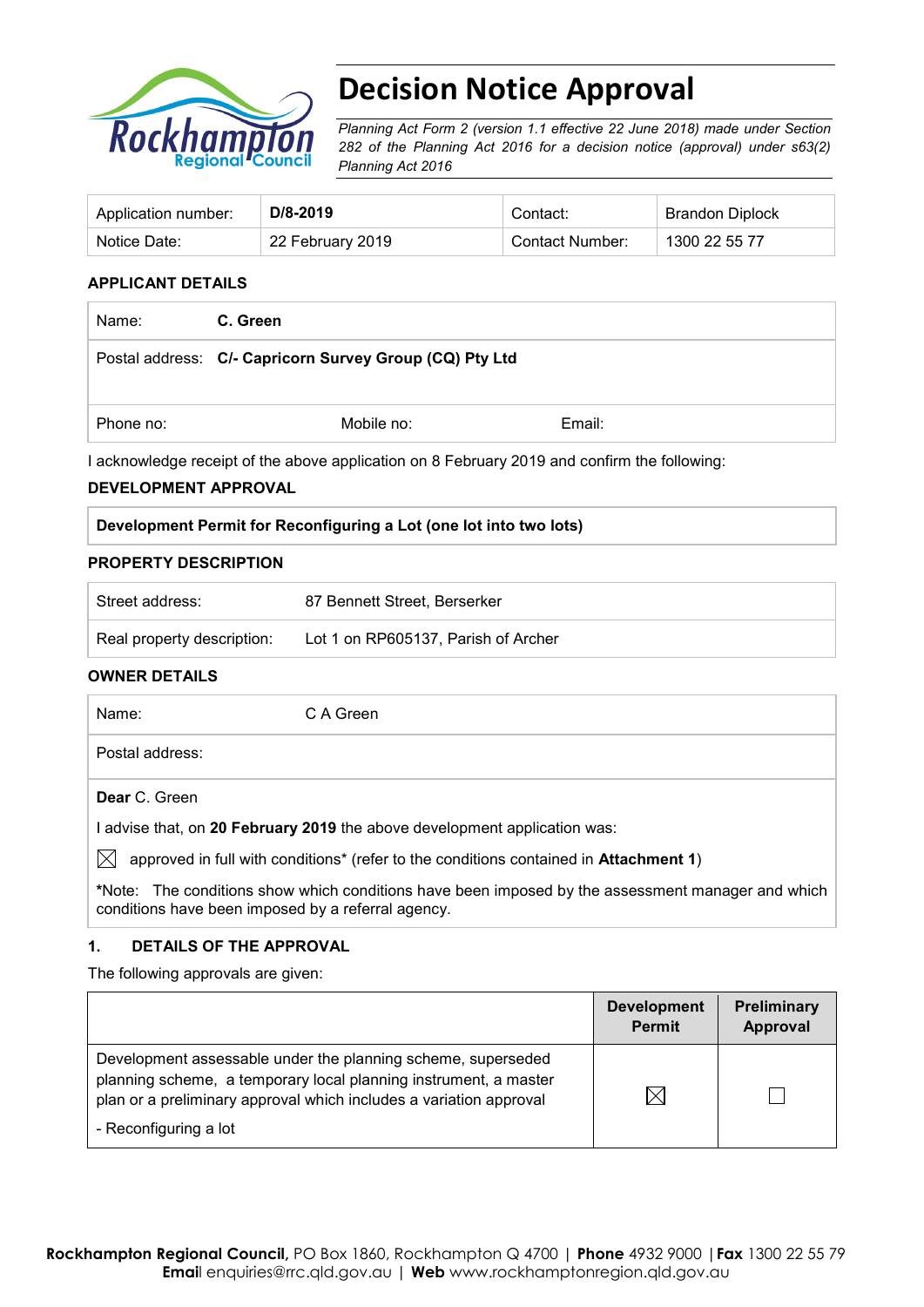#### **2. CONDITIONS**

This approval is subject to the conditions in Attachment 1.

### **3. FURTHER DEVELOPMENT PERMITS REQUIRED**

Please be advised that the following development permits are required to be obtained before the development can be carried out:

| Type of development permit required | Subject of the required development permit |
|-------------------------------------|--------------------------------------------|
| <b>Operational Works</b>            | Access Works                               |

#### **4. REFERRAL AGENCIES** NIL

#### **5. THE APPROVED PLANS**

**The approved development must be completed and maintained generally in accordance with the approved drawings and documents:**

| <b>Drawing/report title</b> | Prepared by                   | <b>Date</b>     | Reference number   |
|-----------------------------|-------------------------------|-----------------|--------------------|
| <b>Reconfiguration Plan</b> | <b>Capricorn Survey Group</b> | 7 February 2019 | 6793-06-ROL Rev A  |
| Site Plan                   | Ceads                         | 15 June 2017    | 17-033-C-001 Rev 5 |

#### **6. CURRENCY PERIOD FOR THE APPROVAL (s.85 of the** *Planning Act***)**

The standard currency periods stated in section 85 of *Planning Act 2016* apply to each aspect of development in this approval, if not stated in the conditions of approval attached.

#### **7. STATEMENT OF REASONS**

| <b>Description of the</b><br>development | The proposed development is for Reconfiguring a Lot - (one lot into two lots)                                                                                                                                                                                                                                                                                   |  |
|------------------------------------------|-----------------------------------------------------------------------------------------------------------------------------------------------------------------------------------------------------------------------------------------------------------------------------------------------------------------------------------------------------------------|--|
| <b>Reasons for Decision</b>              | The proposed use does not compromise the strategic framework in the<br>a)<br>Rockhampton Region Planning Scheme 2015;                                                                                                                                                                                                                                           |  |
|                                          | Assessment of the development against the relevant zone purpose,<br>b)<br>planning scheme codes and planning scheme policies demonstrates<br>that the proposed development will not cause significant adverse<br>impacts on the surrounding natural environment, built environment and<br>infrastructure, community facilities, or local character and amenity; |  |
|                                          | The proposed development does not compromise the relevant State<br>C)<br>Planning Policy; and                                                                                                                                                                                                                                                                   |  |
|                                          | On balance, the application should be approved because the<br>d)<br>circumstances favour Council exercising its discretion to approve the<br>application even though the development does not comply with an<br>aspect of the assessment benchmarks.                                                                                                            |  |
| <b>Assessment</b><br><b>Benchmarks</b>   | The proposed development was assessed against the following assessment<br>benchmarks:                                                                                                                                                                                                                                                                           |  |
|                                          | Low Density Residential Zone Code; and                                                                                                                                                                                                                                                                                                                          |  |
|                                          | Reconfiguring a Lot Code.                                                                                                                                                                                                                                                                                                                                       |  |
| <b>Matters prescribed by</b>             | The State Planning Policy - Part E;<br>$\bullet$                                                                                                                                                                                                                                                                                                                |  |
| regulation                               | The Central Queensland Regional Plan;<br>$\bullet$                                                                                                                                                                                                                                                                                                              |  |
|                                          | The Rockhampton Region Planning Scheme 2015;<br>$\bullet$                                                                                                                                                                                                                                                                                                       |  |
|                                          | Surrounding use of adjacent premises in terms of commensurate and<br>consistent development form; and                                                                                                                                                                                                                                                           |  |
|                                          | The common material, being the material submitted with the application.                                                                                                                                                                                                                                                                                         |  |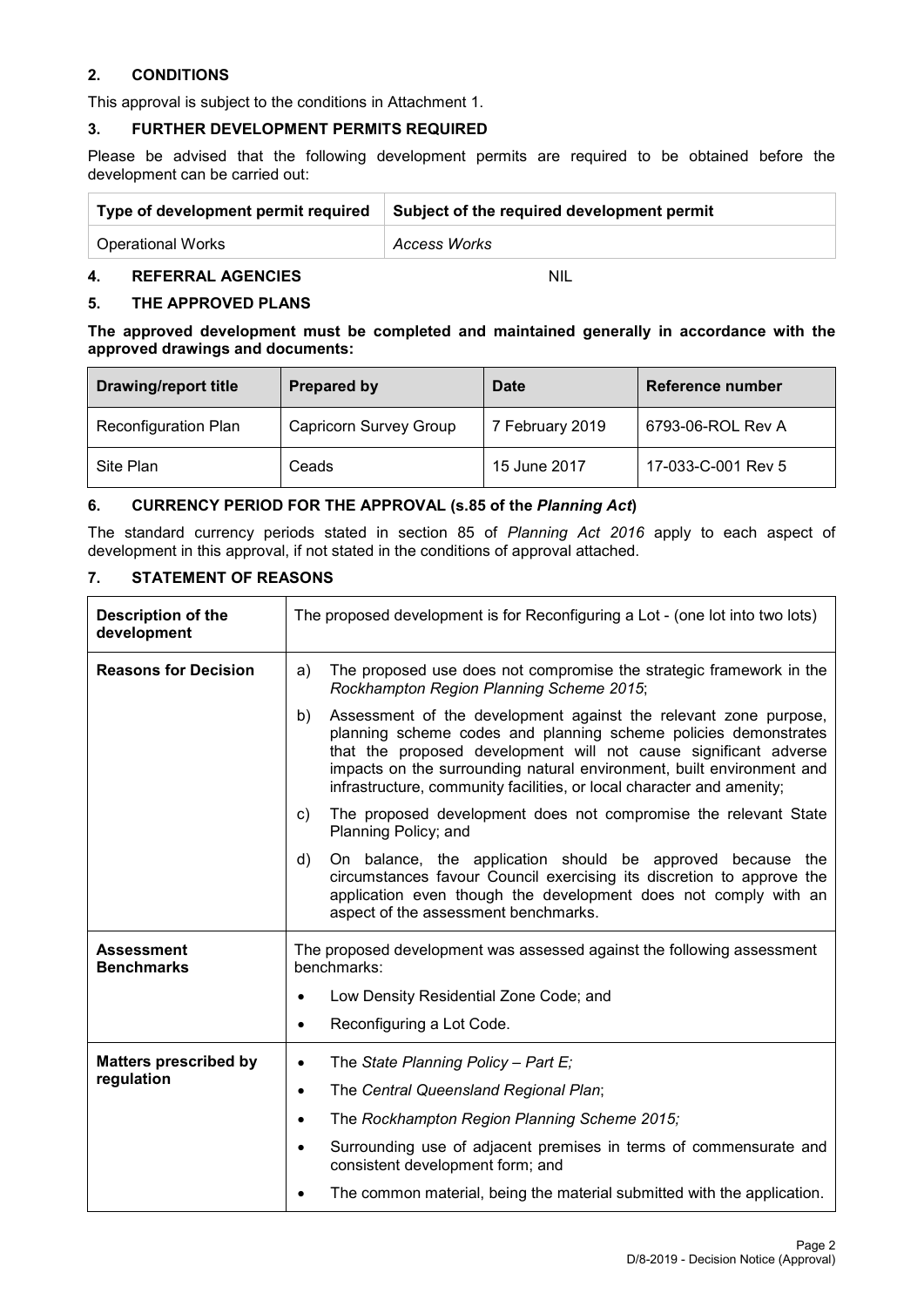#### **8. APPEAL RIGHTS**

The rights of an applicant to appeal to a tribunal or the Planning and Environment Court against a decision about a development application are set out in chapter 6, part 1 of the *Planning Act 2016*. There may also be a right to make an application for a declaration by a tribunal (see chapter 6, part 2 of the *Planning Act 2016).*

#### *Appeal by an applicant*

An applicant for a development application may appeal to the Planning and Environment Court against the following:

- the refusal of all or part of the development application
- a provision of the development approval
- the decision to give a preliminary approval when a development permit was applied for
- a deemed refusal of the development application.

An applicant may also have a right to appeal to the Development tribunal. For more information, see schedule 1 of the *Planning Act 2016*.

The timeframes for starting an appeal in the Planning and Environment Court are set out in section 229 of the *Planning Act 2016*.

**Attachment 2** is an extract from the *Planning Act 2016* that sets out the applicant's appeal rights and the appeal rights of a submitter.

#### **9. WHEN THE DEVELOPMENT APPROVAL TAKES EFFECT**

This development approval takes effect:

From the time the decision notice is given  $-$  if there is no submitter and the applicant does not appeal the decision to the court.

Or

When the submitter's appeal period ends  $-$  if there is a submitter and the applicant does not appeal the decision to the court.

Or

Subject to the decision of the court, when the appeal is finally decided  $-$  if an appeal is made to the court.

#### **10. ASSESSMENT MANAGER**

| Name: | Tarnya Fitzgibbon<br><b>COORDINATOR</b> | Signature: | Date: 22 February 2019 |
|-------|-----------------------------------------|------------|------------------------|
|       | DEVELOPMENT ASSESSMENT                  |            |                        |

#### **Attachment 1 – Conditions of the approval**

*Part 1* **–** *Conditions imposed by the assessment manager [Note: where a condition is imposed about infrastructure under Chapter 4 of the Planning Act 2016, the relevant provision of the Act under which this condition was imposed must be specified.]*

#### **Attachment 2—Extract on appeal rights**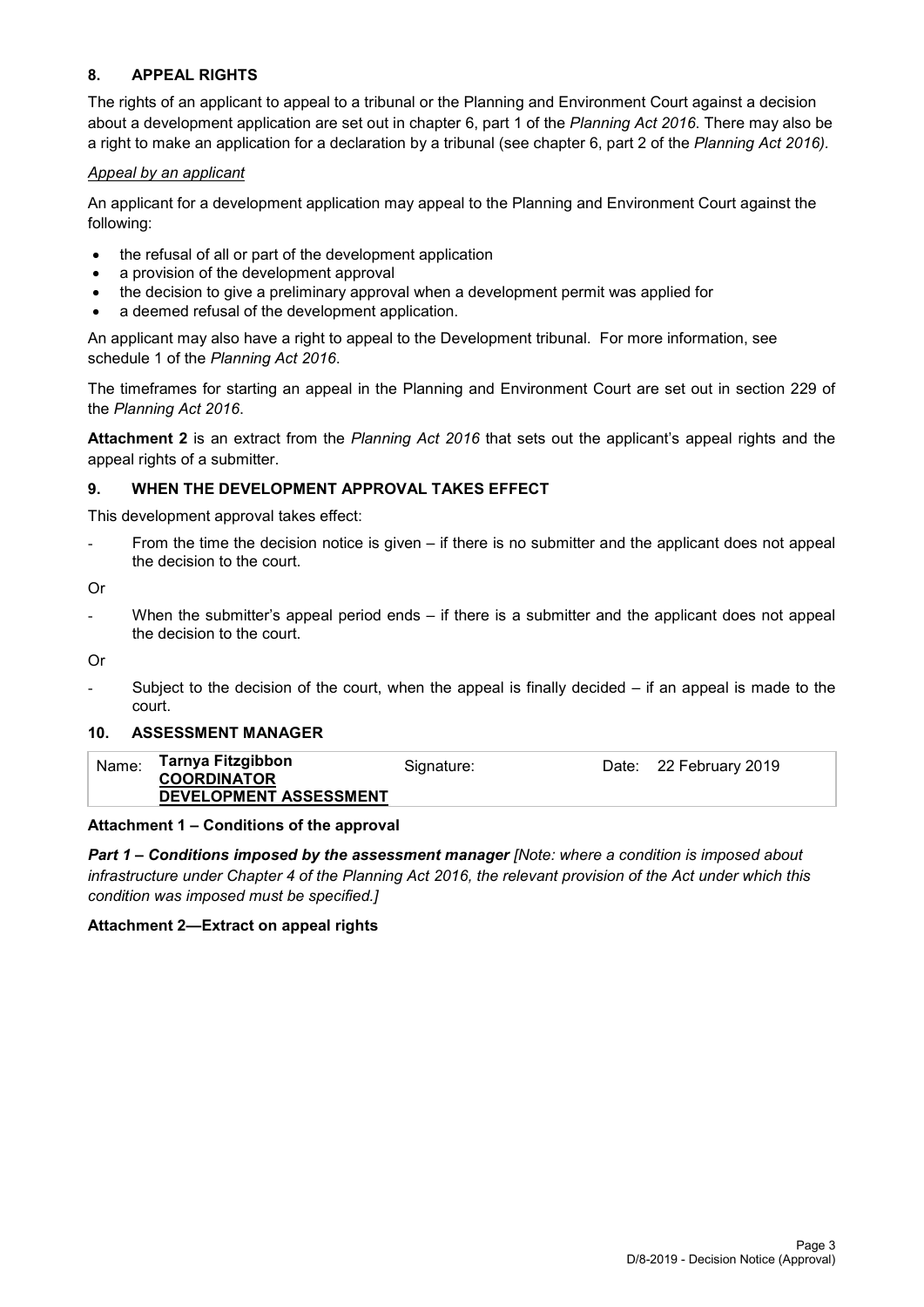

# **Attachment 1 – Part 1 Rockhampton Regional Council Conditions**

*Planning Act 2016*

# 1.0 ADMINISTRATION

- 1.1 The Developer and his employee, agent, contractor or invitee is responsible for ensuring compliance with the conditions of this development approval.
- 1.2 Where these Conditions refer to "Council" in relation to requiring Council to approve or to be satisfied as to any matter, or conferring on the Council a function, power or discretion, that role may be fulfilled in whole or in part by a delegate appointed for that purpose by the Council.
- 1.3 All conditions, works, or requirements of this development must be undertaken, completed, and be accompanied by a Approval Certificate for any operational works required by this development approval:
	- 1.3.1 to Council's satisfaction;
	- 1.3.2 at no cost to Council; and
	- 1.3.3 prior to the issue of the Survey Plan Approval Certificate,

unless otherwise stated.

- 1.4 Infrastructure requirements of this development approval must be contributed to the relevant authorities, where applicable, at no cost to Council, prior to the issue of the Survey Plan Approval Certificate, unless otherwise stated.
- 1.5 The following further Development Permits must be obtained prior to the commencement of any works associated with their purposes:
	- 1.5.1 Operational Works:
		- (i) Access Works
- 1.6 All works must be designed, constructed and maintained in accordance with the relevant Council policies, guidelines and standards, unless otherwise stated.
- 1.7 All engineering drawings/specifications, design and construction works must be in accordance with the requirements of the relevant *Australian Standards* and must be approved, supervised and certified by a Registered Professional Engineer of Queensland.

#### 2.0 APPROVED PLANS AND DOCUMENTS

2.1 The approved development must be completed and maintained generally in accordance with the approved plans and documents, except where amended by any condition of this development approval:

| <b>Drawing/report title</b> | <b>Prepared by</b>                                                                  | <b>Date</b>  | <b>Reference number</b> |
|-----------------------------|-------------------------------------------------------------------------------------|--------------|-------------------------|
|                             | Reconfiguration Plan   Capricorn Survey Group   7 February 2019   6793-06-ROL Rev A |              |                         |
| Site Plan                   | Ceads                                                                               | 15 June 2017 | 17-033-C-001 Rev 5      |

2.2 Where there is any conflict between the conditions of this development approval and the details shown on the approved plans and documents, the conditions of this development approval must prevail.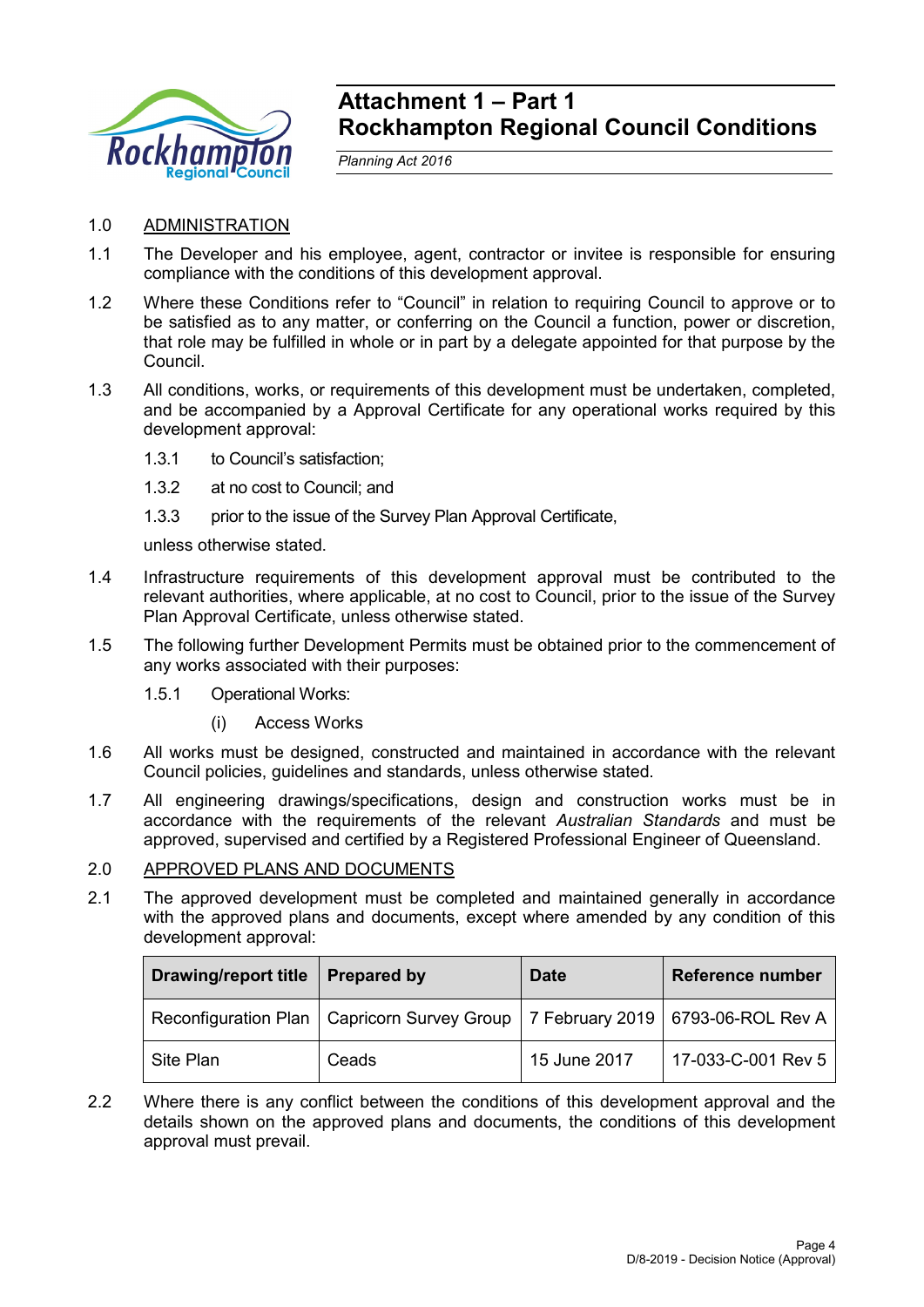2.3 Where conditions require the above plans or documents to be amended, the revised document(s) must be submitted for approval by Council prior to the submission of an application for a Development Permit for Operational Works.

## 3.0 ACCESS WORKS

- 3.1 A Development Permit for Operational Works (access works) must be obtained prior to the commencement of any access works required by this development approval.
- 3.2 All access works must be designed and constructed in accordance with the approved plans (refer to condition 2.1), *Capricorn Municipal Development Guidelines*, and the provisions of a Development Permit for Operational Works (access works).
- 3.3 Any redundant vehicular crossovers must be replaced with Council standard kerb and channel to suit the existing kerb profile.
- 3.4 The existing access from Bennett Street to proposed Lot 1 must comply with the requirements of the *Capricorn Municipal Development Guidelines*.

Note: For any future development proposed on proposed Lot 2, the construction of access works must be in accordance with Capricorn Municipal Development Guidelines. A permit (Operational Works (access works) or else Works in Road Reserve) must be obtained for the works within road reserve.

### 4.0 SEWERAGE WORKS

- 4.1 All sewerage works must be designed and constructed in accordance with the *Capricorn Municipal Development Guidelines*, *Water Supply (Safety and Reliability) Act 2008* and *Plumbing and Drainage Act 2002.*
- 4.2 All lots within the development must be connected to Council's reticulated sewerage network. Each lot must be provided with its own separate sewerage connection point, located wholly within its respective property boundary.

#### 5.0 WATER WORKS

- 5.1 All water works must be designed and constructed in accordance with the *Capricorn Municipal Development Guidelines*, *Water Supply (Safety and Reliability) Act 2008* and *Plumbing and Drainage Act 2002.*
- 5.2 All lots within the development must be connected to Council's reticulated water network.

### 6.0 ROOF AND ALLOTMENT DRAINAGE WORKS

- 6.1 All roof and allotment drainage works must be designed and constructed in accordance with the *Queensland Urban Drainage Manual*, *Capricorn Municipal Development Guidelines* and sound engineering practice.
- 6.2 All roof and allotment runoff from the development must be directed to a lawful point of discharge and must not restrict, impair or change the natural flow of runoff water or cause a nuisance to surrounding land or infrastructure.
- 6.3 All roof drainage from the existing dwelling on Lot 1 must be discharged to the kerb and channel in Bennett Street.

Note: For any future development proposed on Lot 2, the roof drainage must be discharge to the kerb and channel in Leamington Street.

### 7.0 SITE WORKS

7.1 Site works must be constructed such that they do not, at any time, in any way restrict, impair or change the natural flow of runoff water, or cause a nuisance or worsening to surrounding land or infrastructure.

# 8.0 ELECTRICITY

8.1 A *Certificate of Electricity Supply* from the relevant service provider must be provided to Council, prior to the issue of the Survey Plan Approval Certificate.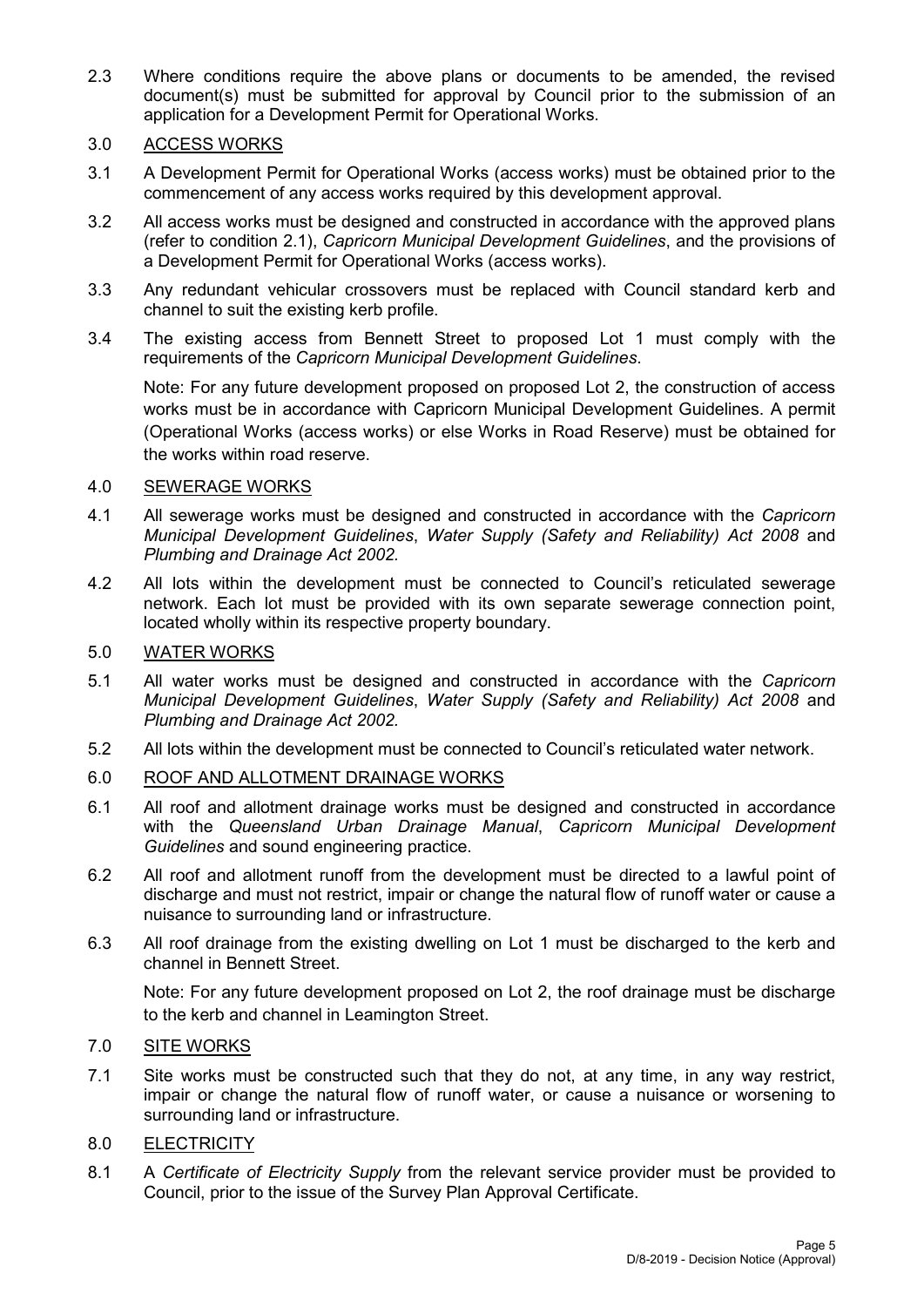Note: The applicant can enter into a *Negotiated Connection Establishment Contract* with the Supplier for the provisioning of electrical services. Provided the Applicant has undertaken all the conditions of the contract, including providing performance security, the Supplier will issue *a Certificate of Electricity Supply*.

8.2 Electricity services must be provided to each lot in accordance with the standards and requirements of the relevant service provider.

## 9.0 TELECOMMUNICATIONS

- 9.1 Telecommunications services must be provided to each lot in accordance with the standards and requirements of the relevant service provider. Unless otherwise stipulated by telecommunications legislation at the time of installation, this includes all necessary pits and pipes, and conduits that provide a connection to the telecommunications network.
- 9.2 Evidence (see below) of acceptance of the works from the relevant service provider must be provided to Council, prior to the issue of the Survey Plan Approval Certificate e.g. This will be a letter from either :-

#### **NBN** *a 'Certificate of Practical Completion*",

#### **Telstra** a-"*Telecommunications Agreement/Provisioning Letter*",

**A Licenced Carrier** under the Telecommunications Act 1997- (*signed documentation from a Registered Professional Engineer of Queensland -electrical enginee*r.)

#### 10.0 ASSET MANAGEMENT

- 10.1 Any alteration necessary to electricity, telephone, water mains, sewerage mains, and/or public utility installations resulting from the development or in connection with the development, must be undertaken and completed at no cost to Council.
- 10.2 Any damage to existing stormwater, water supply and sewerage infrastructure, kerb and channel, pathway or roadway (including removal of concrete slurry from public land and Council infrastructure), that occurs while any works are being carried out in association with this development approval must be repaired at full cost to the developer. This includes the reinstatement of any existing traffic signs or pavement markings that may have been removed or damaged.
- 10.3 'As Constructed' information pertaining to assets to be handed over to Council and those which may have an impact on Council's existing and future assets must be provided prior to the issue of the Survey Plan Approval Certificate. This information must be provided in accordance with the Asset Design and As Constructed Manual (ADAC).

#### 11.0 ENVIRONMENTAL

11.1 An Erosion Control and Stormwater Control Management Plan in accordance with the *Capricorn Municipal Design Guidelines*, must be implemented, monitored and maintained for the duration of the works, and until all exposed soil areas are permanently stabilised (for example, turfed, hydromulched, concreted, landscaped). The plan must be available on-site for inspection by Council Officers whilst all works are being carried out.

# 12.0 OPERATING PROCEDURES

12.1 All construction materials, waste, waste skips, machinery and contractors' vehicles must be located and stored or parked within the development site. Storage of materials, or parking of construction machinery or contractors' vehicles must not occur within Leamington Street or Bennett Street.

#### ADVISORY NOTES

### NOTE 1. Aboriginal Cultural Heritage

It is advised that under section 23 of the *Aboriginal Cultural Heritage Act 2003*, a person who carries out an activity must take all reasonable and practicable measures to ensure the activity does not harm Aboriginal cultural heritage (the "cultural heritage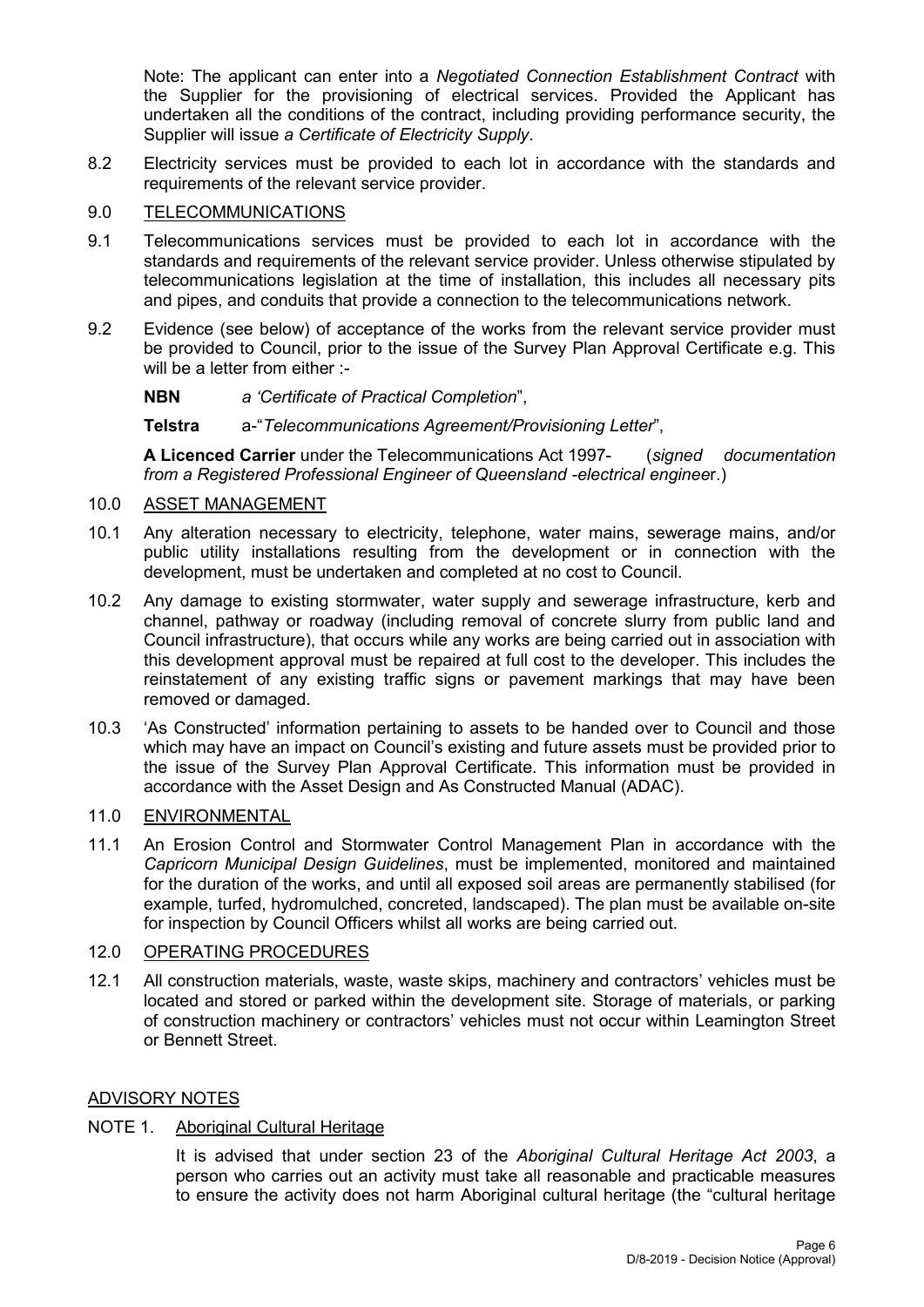duty of care"). Maximum penalties for breaching the duty of care are listed in the Aboriginal cultural heritage legislation. The information on Aboriginal cultural heritage is available on the Department of Aboriginal and Torres Strait Islander and Multicultural Affairs website [www.datsima.qld.gov.au.](http://www.datsima.qld.gov.au/)

# NOTE 2. General Environmental Duty

General environmental duty under the *Environmental Protection Act 1994* prohibits unlawful environmental nuisance caused by noise, aerosols, particles, dust, ash, fumes, light, odour or smoke beyond the boundaries of the development site during all stages of the development including earthworks, construction and operation.

# NOTE 3. General Safety Of Public During Construction

The *Work Health and Safety Act 2011* and *Manual of Uniform Traffic Control Devices* must be complied with in carrying out any construction works, and to ensure safe traffic control and safe public access in respect of works being constructed on a road.

#### NOTE 4. Works in Road Reserve Permit

It is advised that a Works in Road Reserve Permit (including a fee for the vehicle crossover and compliant with Standard *Capricorn Municipal Development Guidelines,* Standard Drawings) may be accepted in place of the application for a Development Permit for Operational Works (access works).

#### NOTE 5. Infrastructure Charges Notice

This application is subject to infrastructure charges in accordance with Council policies. The charges are presented on an Infrastructure Charges Notice.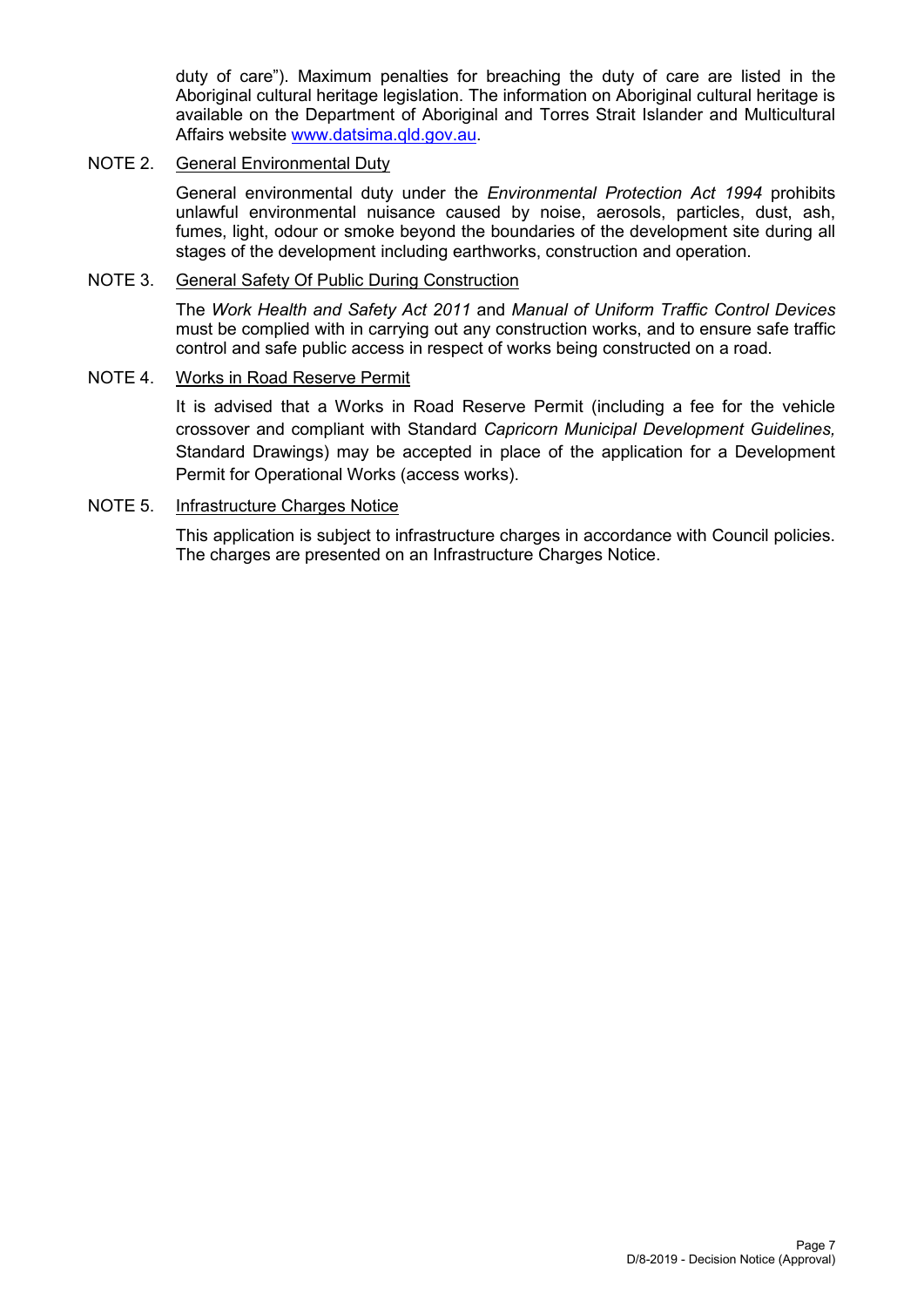

# **Attachment 2 - Appeal Rights**

*PLANNING ACT 2016*

The following is an extract from the *Planning Act 2016 (Chapter 6)*

# *Appeal rights*

#### *229 Appeals to tribunal or P&E Court*

- (1) Schedule 1 states—
	- (a) matters that may be appealed to— (i)either a tribunal or the P&E Court; or (ii)only a tribunal; or (iii)only the P&E Court; and
	- (b) the person—

(i)who may appeal a matter (the **appellant**); and (ii)who is a respondent in an appeal of the matter; and (iii)who is a co-respondent in an appeal of the matter; and

- (iv)who may elect to be a co-respondent in an appeal of the matter.
- (2) An appellant may start an appeal within the appeal period.
- (3) The **appeal period** is—
	- (a) for an appeal by a building advisory agency—10 business days after a decision notice for the decision is given to the agency or
	- (b) for an appeal against a deemed refusal—at any time after the deemed refusal happens; or
	- (c) for an appeal against a decision of the Minister, under chapter 7, part 4, to register premises or to renew the registration of premises—20 business days after a notice is published under section 269(3)(a) or (4); or
	- (d) for an appeal against an infrastructure charges notice— 20 business days after the infrastructure charges notice is given to the person; or
	- (e) for an appeal about a deemed approval of a development application for which a decision notice has not been given—30 business days after the applicant gives the deemed approval notice to the assessment manager; or
	- (f) for any other appeal—20 business days after a notice of the decision for the matter, including an enforcement notice, is given to the person.

#### Note—

See the P&E Court Act for the court's power to extend the appeal period.

- (4) Each respondent and co-respondent for an appeal may be heard in the appeal.
- (5) If an appeal is only about a referral agency's response, the assessment manager may apply to the tribunal or P&E Court to withdraw from the appeal.
- (6) To remove any doubt, it is declared that an appeal against an infrastructure charges notice must not be about—
	- (a) the adopted charge itself; or
	- (b) for a decision about an offset or refund—
		- (i) the establishment cost of trunk infrastructure identified in a LGIP; or
		- (ii) the cost of infrastructure decided using the method

included in the local government's charges resolution.

- **230 Notice of appeal**
- (1) An appellant starts an appeal by lodging, with the registrar of the tribunal or P&E Court, a notice of appeal that—
	- (a) is in the approved form; and
	- (b) succinctly states the grounds of the appeal.
- (2) The notice of appeal must be accompanied by the required fee.
- (3) The appellant or, for an appeal to a tribunal, the registrar must, within the service period, give a copy of the notice of appeal to—
- (a) the respondent for the appeal; and
- (b) each co-respondent for the appeal; and
- (c) for an appeal about a development application under schedule 1, table 1, item 1—each principal submitter for the development application; and
- (d) for an appeal about a change application under schedule 1, table 1, item 2—each principal submitter for the change application; and
- (e) each person who may elect to become a co-respondent for the appeal, other than an eligible submitter who is not a principal submitter in an appeal under paragraph (c) or (d); and
- (f) for an appeal to the P&E Court—the chief executive; and
- (g) for an appeal to a tribunal under another Act—any other person who the registrar considers appropriate.
- (4) The **service period** is—
	- (a) if a submitter or advice agency started the appeal in the P&E Court—2 business days after the appeal is started; or
	- (b) otherwise—10 business days after the appeal is started.
- (5) A notice of appeal given to a person who may elect to be a co-respondent must state the effect of subsection
- (6) A person elects to be a co-respondent by filing a notice of election, in the approved form, within 10 business days after the notice of appeal is given to the person*.*
- **231 Other appeals**
- (1) Subject to this chapter, schedule 1 and the P&E Court Act, unless the Supreme Court decides a decision or other matter under this Act is affected by jurisdictional error, the decision or matter is non-appealable.
- (2) The Judicial Review Act 1991, part 5 applies to the decision or matter to the extent it is affected by jurisdictional error.
- (3) A person who, but for subsection (1) could have made an application under the Judicial Review Act 1991 in relation to the decision or matter, may apply under part 4 of that Act for a statement of reasons in relation to the decision or matter.
- (4) In this section— **decision** includes—
	- (a) conduct engaged in for the purpose of making a decision; and
	- (b) other conduct that relates to the making of a decision; and
	- (c) the making of a decision or the failure to make a decision; and
	- (d) a purported decision; and
	- (e) a deemed refusal.

**non-appealable**, for a decision or matter, means the decision or matter—

- (a) is final and conclusive; and
- (b) may not be challenged, appealed against, reviewed, quashed, set aside or called into question in any other way under the Judicial Review Act 1991 or otherwise, whether by the Supreme Court, another court, a tribunal or another entity; and
- (c) is not subject to any declaratory, injunctive or other order of the Supreme Court, another court, a tribunal or another entity on any ground.

#### **232 Rules of the P&E Court**

- (1) A person who is appealing to the P&E Court must comply with the rules of the court that apply to the appeal.
- (2) However, the P&E Court may hear and decide an appeal even if the person has not complied with rules of the P&E Court.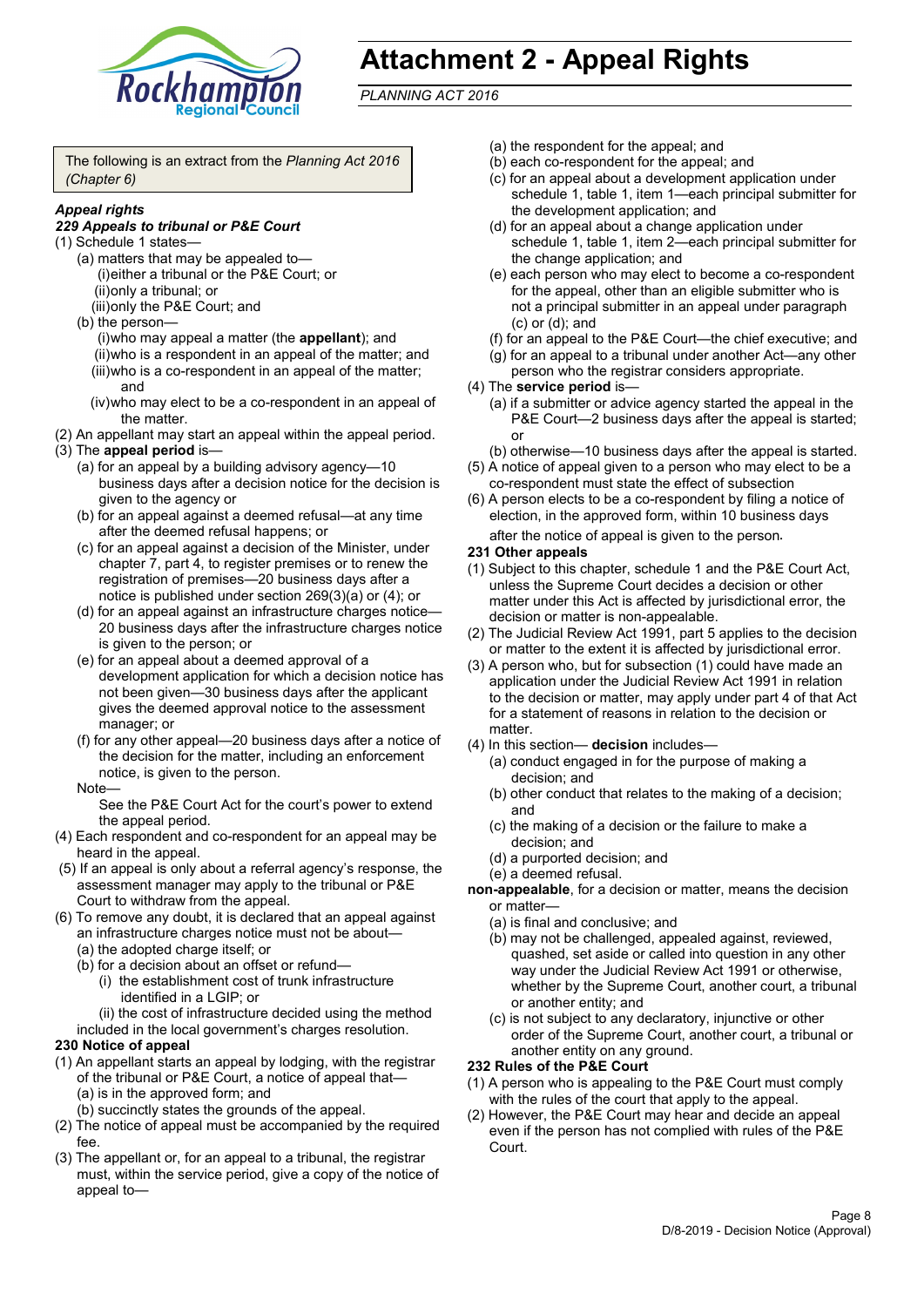

# **Appeal Rights**

*PLANNING ACT 2016*

# **Schedule 1**

#### **Appeals section 229 1 Appeal rights and parties to appeals**

- (1) Table 1 states the matters that may be appealed to—(a) the P&E court; or (b) a tribunal.
- (2) However, table 1 applies to a tribunal only if the matter involves—
	- (a) the refusal, or deemed refusal of a development application, for—
	- (i) a material change of use for a classified building; or
	- (ii) operational work associated with building work, a retaining wall, or a tennis court; or
	- (b) a provision of a development approval for—
	- (i) a material change of use for a classified building; or
- (ii) operational work associated with building work, a retaining wall, or a tennis court; or
	- (c) if a development permit was applied for—the decision to give a preliminary approval for—
		- (i) a material change of use for a classified building; or
		- (ii) operational work associated with building work, a retaining wall, or a tennis court; or
	- (d) a development condition if—
		- (i) the development approval is only for a material change of use that involves the use of a building classified under the Building Code as a class 2 building; and
		- (ii) the building is, or is proposed to be, not more than 3 storeys; and
		- (iii) the proposed development is for not more than 60 sole-occupancy units; or
	- (e) a decision for, or a deemed refusal of, an extension application for a development approval that is only for a material change of use of a classified building; or
	- (f) a decision for, or a deemed refusal of, a change application for a development approval that is only for a material change of use of a classified building; or
	- (g) a matter under this Act, to the extent the matter relates to—
		- (i) the Building Act, other than a matter under that Act that may or must be decided by the Queensland Building and Construction Commission; or
		- (ii) the Plumbing and Drainage Act, part 4 or 5; or
	- (h) a decision to give an enforcement notice in relation to a matter under paragraphs (a) to (g); or
	- (i) a decision to give an infrastructure charges notice; or
	- (j) the refusal, or deemed refusal, of a conversion application; or
	- (k) a matter that, under another Act, may be appealed to the tribunal; or
	- (l) a matter prescribed by regulation.
- (3) Also, table 1 does not apply to a tribunal if the matter

involves—

- (a) for a matter in subsection  $(2)(a)$  to  $(d)$ 
	- (i) a development approval for which the development application required impact assessment; and
	- (ii) a development approval in relation to which the assessment manager received a properly made submission for the development application; or
- (b) a provision of a development approval about the identification or inclusion, under a variation approval, of a matter for the development.
- (4) Table 2 states the matters that may be appealed only to the P&E Court.
- (5) Table 3 states the matters that may be appealed only to the tribunal.
- (6) In each table—
	- (a) column 1 states the appellant in the appeal; and
	- (b) column 2 states the respondent in the appeal; and
	- (c) column 3 states the co-respondent (if any) in the appeal; and
	- (d) column 4 states the co-respondents by election (if any) in the appeal.
- (7) If the chief executive receives a notice of appeal under section 230(3)(f), the chief executive may elect to be a corespondent in the appeal.

| Table 1<br>Appeals to the P&E Court and, for certain matters, to a tribunal                                                                                                                                                                                                                                                                    |                           |                                         |                                                         |  |
|------------------------------------------------------------------------------------------------------------------------------------------------------------------------------------------------------------------------------------------------------------------------------------------------------------------------------------------------|---------------------------|-----------------------------------------|---------------------------------------------------------|--|
| 1. Development applications<br>An appeal may be made against-<br>(a) the refusal of all or part of the development application; or<br>(b) the deemed refusal of the development application; or<br>(c) a provision of the development approval; or<br>(d) if a development permit was applied for-the decision to give a preliminary approval. |                           |                                         |                                                         |  |
| Column 1<br>Appellant                                                                                                                                                                                                                                                                                                                          | Column 2<br>Respondent    | Column 3<br>Co-respondent<br>(if any)   | Column 4<br>Co-respondent by election<br>$($ if any $)$ |  |
| The applicant                                                                                                                                                                                                                                                                                                                                  | The assessment<br>manager | If the appeal is about<br>a concurrence | 1 A concurrence agency that is<br>not a co-respondent   |  |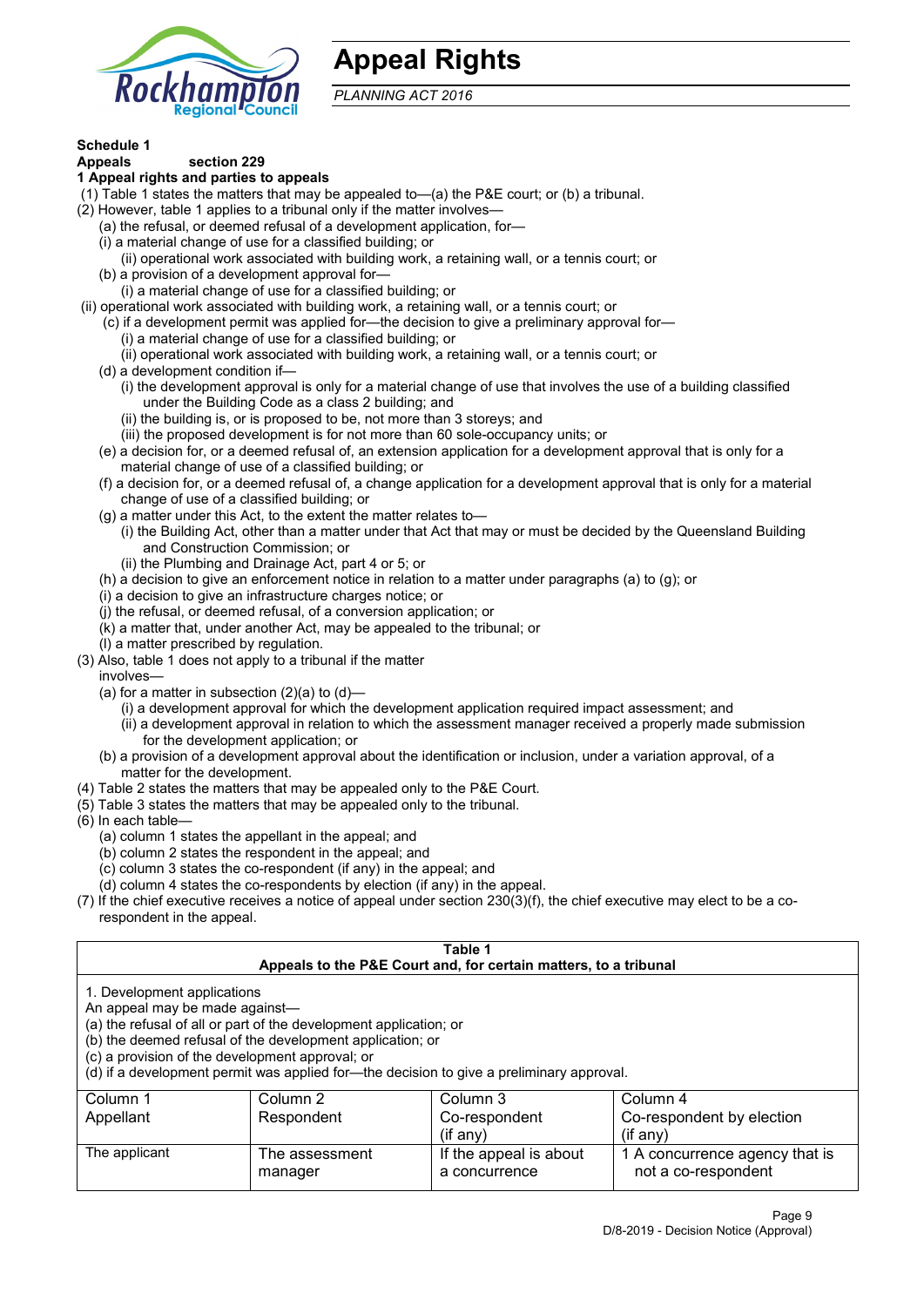| Table 1<br>Appeals to the P&E Court and, for certain matters, to a tribunal                                                                                                                                      |                                   |                                                                 |                                                                                                                                                                                                                                                                                                                                                 |  |
|------------------------------------------------------------------------------------------------------------------------------------------------------------------------------------------------------------------|-----------------------------------|-----------------------------------------------------------------|-------------------------------------------------------------------------------------------------------------------------------------------------------------------------------------------------------------------------------------------------------------------------------------------------------------------------------------------------|--|
|                                                                                                                                                                                                                  |                                   | agency's referral<br>response-the<br>concurrence agency         | 2 If a chosen Assessment<br>manager is the respondent-<br>the prescribed assessment<br>manager<br>3 Any eligible advice agency for<br>the application<br>4 Any eligible submitter for the<br>application                                                                                                                                        |  |
| 2. Change applications<br>An appeal may be made against-<br>(b) a deemed refusal of a change application.                                                                                                        |                                   |                                                                 | (a) a responsible entity's decision for a change application, other than a decision made by the P&E court; or                                                                                                                                                                                                                                   |  |
| Column 1<br>Appellant                                                                                                                                                                                            | Column <sub>2</sub><br>Respondent | Column 3<br>Co-respondent<br>(if any)                           | Column 4<br>Co-respondent by election<br>(if any)                                                                                                                                                                                                                                                                                               |  |
| 1 The applicant<br>2 If the responsible<br>entity is the<br>assessment<br>manager-an<br>affected entity that<br>gave a pre-request<br>notice or response<br>notice                                               | The responsible<br>entity         | If an affected entity<br>starts the appeal-the<br>applicant     | 1 A concurrence agency for the<br>development application<br>2 If a chosen assessment<br>manager is the respondent-<br>the prescribed assessment<br>manager<br>3 A private certifier for the<br>development application<br>4 Any eligible advice agency for<br>the change application<br>5 Any eligible submitter for the<br>change application |  |
| 3. Extension applications<br>An appeal may be made against-<br>(a) the assessment manager's decision about an extension application; or<br>(b) a deemed refusal of an extension application.                     |                                   |                                                                 |                                                                                                                                                                                                                                                                                                                                                 |  |
| Column 1<br>Appellant                                                                                                                                                                                            | Column <sub>2</sub><br>Respondent | Column 3<br>Co-respondent<br>(if any)                           | Column 4<br>Co-respondent by election<br>(if any)                                                                                                                                                                                                                                                                                               |  |
| 1 The applicant<br>1<br>For a matter other<br>$\mathbf{2}$<br>than a deemed<br>refusal of an<br>extension<br>application - a<br>concurrence<br>agency, other than<br>the chief executive,<br>for the application | The assessment<br>manager         | If a concurrence<br>agency starts the<br>appeal - the applicant | If a chosen assessment<br>manager is the respondent – the<br>prescribed assessment manager                                                                                                                                                                                                                                                      |  |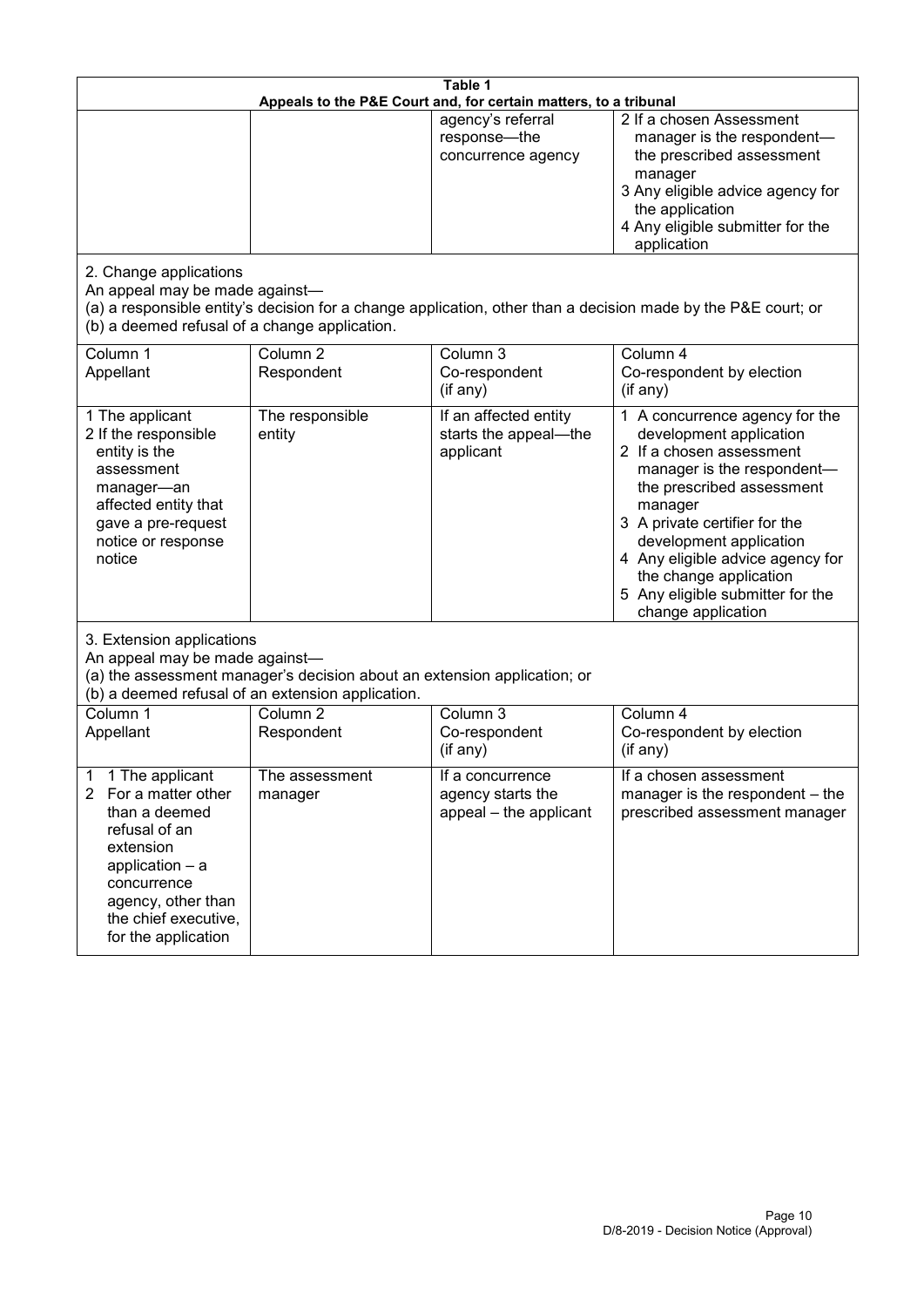#### **Table 1 Appeals to the P&E Court and, for certain matters, to a tribunal**

4. Infrastructure charges notices

- An appeal may be made against an infrastructure charges notice on 1 or more of the following grounds
- a) The notice involved an error relating to
	- (i) The application of the relevant adopted charge; or
- Examples of errors in applying an adopted charge
	- The incorrect application of gross floor area for a non-residential development
	- Applying an incorrect 'use category', under a regulation, to the development
	- (i) The working out of extra demands, for section 120; or
	- (ii) An offset or refund; or
- b) The was no decision about an offset or refund; or
- c) If the infrastructure charges notice states a refund will be given the timing for giving the refund; or
- d) The amount of the charge is so unreasonable that no reasonable relevant local government could have
- imposed the amount.

| Column 1                                                 | Column 2                                                                  | Column 3      | Column 4                  |
|----------------------------------------------------------|---------------------------------------------------------------------------|---------------|---------------------------|
| Appellant                                                | Respondent                                                                | Co-respondent | Co-respondent by election |
|                                                          |                                                                           | (if any)      | (if any)                  |
| The person given the<br>Infrastructure charges<br>notice | The local government<br>that gave the<br>infrastructure charges<br>notice | -             | $\overline{\phantom{a}}$  |

5. Conversion applications

An appeal may be made against—

(a) the refusal of a conversion application; or

(b) a deemed refusal of a conversion application.

| Column 1<br>Appellant | Column 2<br>Respondent                                                  | Column 3<br>Co-respondent | Column 4<br>Co-respondent by election |
|-----------------------|-------------------------------------------------------------------------|---------------------------|---------------------------------------|
|                       |                                                                         | $($ if any $)$            | $(if$ any)                            |
| The applicant         | The local government<br>to which the conversion<br>application was made |                           |                                       |

6. Enforcement notices

An appeal may be made against the decision to give an enforcement notice.

| Column 1<br>Appellant                      | Column 2<br>Respondent       | Column 3<br>Co-respondent<br>(if any) | Column 4<br>Co-respondent by election<br>(if any)                                                                                                                          |
|--------------------------------------------|------------------------------|---------------------------------------|----------------------------------------------------------------------------------------------------------------------------------------------------------------------------|
| The person given the<br>enforcement notice | The enforcement<br>authority |                                       | If the enforcement authority is<br>not the local government for<br>the premises in relation to which<br>the offence is alleged to have<br>happened-the local<br>government |

#### **Table 2 Appeals to the P&E Court only**

1. Appeals from tribunal

An appeal may be made against a decision of a tribunal, other than a decision under

section 252, on the ground of—

(a) an error or mistake in law on the part of the tribunal; or

(b) jurisdictional error.

| Column 1<br>Appellant                             | Column 2<br>Respondent                                    | Column 3<br>Co-respondent<br>$($ if any $)$ | Column 4<br>Co-respondent by election<br>$($ if any $)$ |
|---------------------------------------------------|-----------------------------------------------------------|---------------------------------------------|---------------------------------------------------------|
| A party to the<br>proceedings for the<br>decision | The other party to the<br>proceedings for the<br>decision | -                                           |                                                         |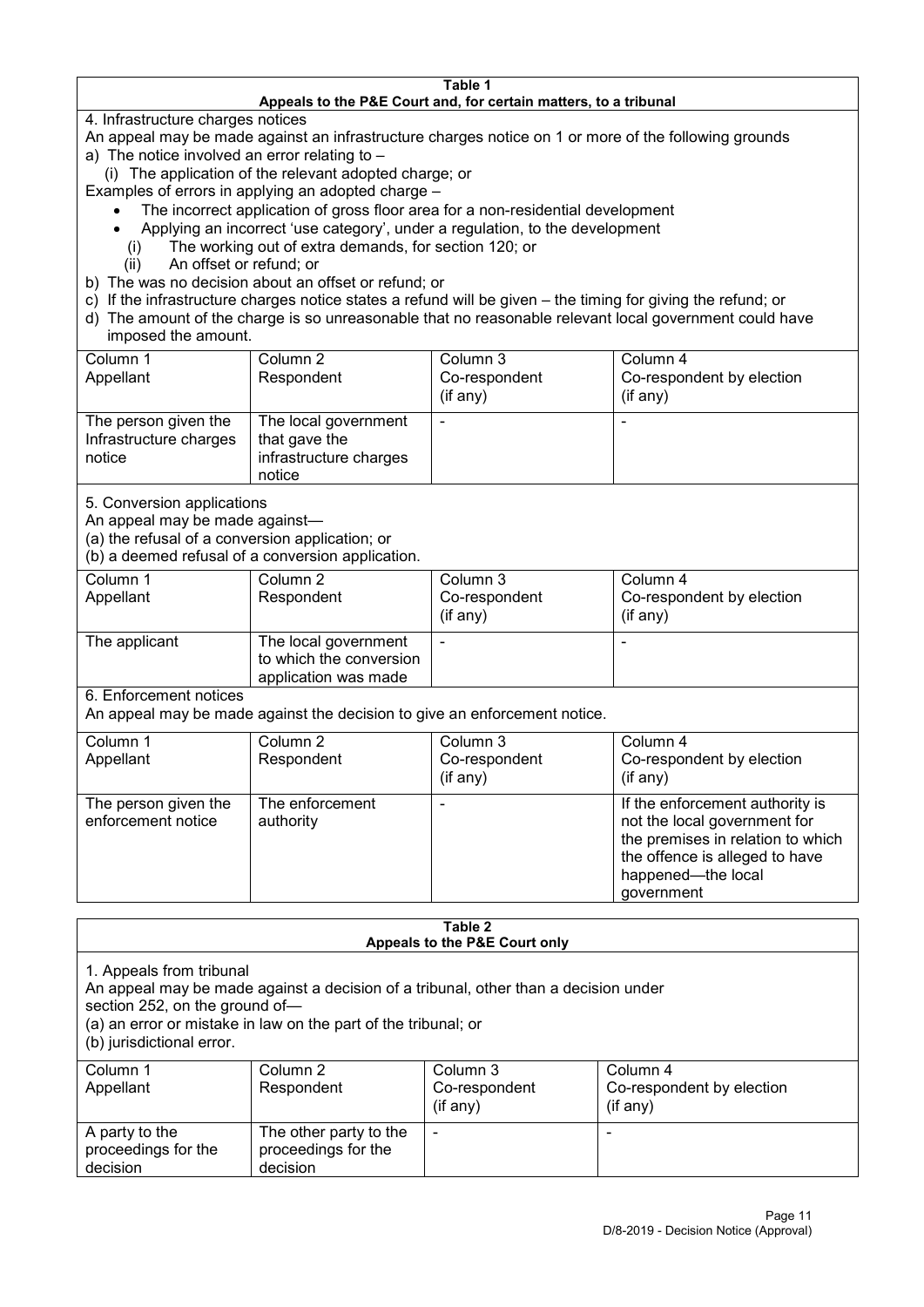#### **Table 2 Appeals to the P&E Court only**

2. Eligible submitter appeals

An appeal may be made against the decision to give a development approval, or an approval for a change application, to the extent that the decision relates to—

(a) any part of the development application for the development approval that required impact assessment; or (b) a variation request.

| Column 1<br>Appellant                                                                                                                                                                                                                                                                                                                                | Column <sub>2</sub><br>Respondent                                                                                          | Column 3<br>Co-respondent<br>$($ if any $)$                                                                             | Column 4<br>Co-respondent by election<br>(if any)    |  |
|------------------------------------------------------------------------------------------------------------------------------------------------------------------------------------------------------------------------------------------------------------------------------------------------------------------------------------------------------|----------------------------------------------------------------------------------------------------------------------------|-------------------------------------------------------------------------------------------------------------------------|------------------------------------------------------|--|
| 1 For a development<br>application-an<br>eligible submitter for<br>the development<br>application<br>2 For a change<br>application-an<br>eligible submitter for<br>the change<br>application                                                                                                                                                         | 1 For a development<br>application-the<br>assessment<br>manager<br>2 For a change<br>application—the<br>responsible entity | 1 The applicant<br>2 If the appeal is<br>about a concurrence<br>agency's referral<br>response—the<br>concurrence agency | Another eligible<br>submitter for the<br>application |  |
| 3. Eligible submitter and eligible advice agency appeals<br>An appeal may be made against a provision of a development approval, or failure to<br>include a provision in the development approval, to the extent the matter relates to-<br>(a) any part of the development application or the change application, for the development approval, that |                                                                                                                            |                                                                                                                         |                                                      |  |

required impact assessment; or

(b) a variation request.

| Column 1<br>Appellant                                                                                                                                                                                                                                                                         | Column 2<br>Respondent                                                                                                     | Column 3<br>Co-respondent                                                                                               | Column 4<br>Co-respondent by election             |  |
|-----------------------------------------------------------------------------------------------------------------------------------------------------------------------------------------------------------------------------------------------------------------------------------------------|----------------------------------------------------------------------------------------------------------------------------|-------------------------------------------------------------------------------------------------------------------------|---------------------------------------------------|--|
|                                                                                                                                                                                                                                                                                               |                                                                                                                            | (if any)                                                                                                                | (if any)                                          |  |
| 1 For a development<br>application-an<br>eligible submitter for<br>the development<br>application<br>2 For a change<br>application-an<br>eligible submitter for<br>the change<br>application<br>3 An eligible advice<br>agency for the<br>development<br>application or<br>change application | 1 For a development<br>application-the<br>assessment<br>manager<br>2 For a change<br>application-the<br>responsible entity | 1 The applicant<br>2 If the appeal is<br>about a concurrence<br>agency's referral<br>response—the<br>concurrence agency | Another eligible submitter for the<br>application |  |
| 4. Compensation claims<br>An appeal may be made against-<br>(a) a decision under section 32 about a compensation claim; or<br>(b) a decision under section 265 about a claim for compensation; or<br>(c) a deemed refusal of a claim under paragraph (a) or (b).                              |                                                                                                                            |                                                                                                                         |                                                   |  |
| Column 1<br>Appellant                                                                                                                                                                                                                                                                         | Column 2<br>Respondent                                                                                                     | Column 3<br>Co-respondent<br>(if any)                                                                                   | Column 4<br>Co-respondent by election<br>(if any) |  |
| A person dissatisfied<br>مسمئمنه ممالي مطالبات                                                                                                                                                                                                                                                | The local<br>وامتوان والملاطون وموالي والمتحددة                                                                            |                                                                                                                         | $\blacksquare$                                    |  |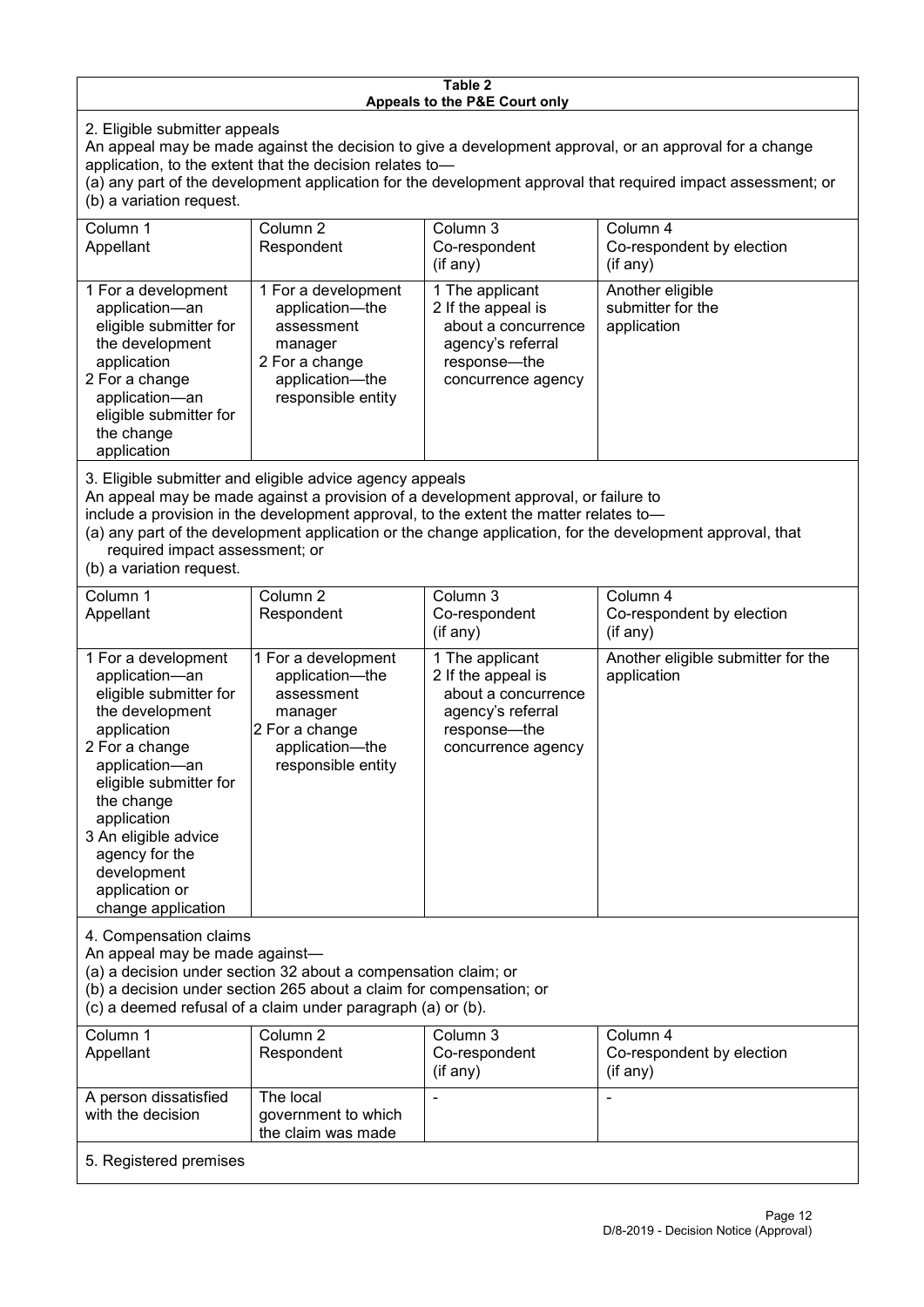| Table 2<br>Appeals to the P&E Court only                                                                                                                                                                                                                                                             |                                                                                                                                                                                                                                                                                  |                                       |                                                                                                                                                                             |  |  |
|------------------------------------------------------------------------------------------------------------------------------------------------------------------------------------------------------------------------------------------------------------------------------------------------------|----------------------------------------------------------------------------------------------------------------------------------------------------------------------------------------------------------------------------------------------------------------------------------|---------------------------------------|-----------------------------------------------------------------------------------------------------------------------------------------------------------------------------|--|--|
| An appeal may be made against a decision of the Minister under chapter 7, part 4.                                                                                                                                                                                                                    |                                                                                                                                                                                                                                                                                  |                                       |                                                                                                                                                                             |  |  |
| Column 1<br>Appellant                                                                                                                                                                                                                                                                                | Column <sub>2</sub><br>Respondent                                                                                                                                                                                                                                                | Column 3<br>Co-respondent<br>(if any) | Column 4<br>Co-respondent by election<br>(if any)                                                                                                                           |  |  |
| 1 A person given a<br>decision notice about<br>the decision<br>2 If the decision is to<br>register premises or<br>renew the<br>registration of<br>premises-an owner<br>or occupier of<br>premises in the<br>affected area for the<br>registered premises<br>who is dissatisfied<br>with the decision | The Minister                                                                                                                                                                                                                                                                     |                                       | If an owner or occupier starts the<br>appeal – the owner of the<br>registered premises                                                                                      |  |  |
| 6. Local laws<br>development; or                                                                                                                                                                                                                                                                     | An appeal may be made against a decision of a local government, or conditions applied,<br>under a local law about-<br>(a) the use of premises, other than a use that is the natural and ordinary consequence of prohibited<br>(b) the erection of a building or other structure. |                                       |                                                                                                                                                                             |  |  |
| Column 1<br>Appellant                                                                                                                                                                                                                                                                                | Column <sub>2</sub><br>Respondent                                                                                                                                                                                                                                                | Column 3<br>Co-respondent<br>(if any) | Column 4<br>Co-respondent by election<br>(if any)                                                                                                                           |  |  |
| A person who-<br>(a) applied for the<br>decision; and<br>(b) is dissatisfied with<br>the decision or<br>conditions.                                                                                                                                                                                  | The local government                                                                                                                                                                                                                                                             |                                       |                                                                                                                                                                             |  |  |
| Table 3<br>Appeals to the tribunal only                                                                                                                                                                                                                                                              |                                                                                                                                                                                                                                                                                  |                                       |                                                                                                                                                                             |  |  |
| 1. Building advisory agency appeals<br>An appeal may be made against giving a development approval for building work to the extent the building<br>work required code assessment against the building assessment provisions.                                                                         |                                                                                                                                                                                                                                                                                  |                                       |                                                                                                                                                                             |  |  |
| Column 1<br>Appellant                                                                                                                                                                                                                                                                                | Column <sub>2</sub><br>Respondent                                                                                                                                                                                                                                                | Column 3<br>Co-respondent<br>(if any) | Column 4<br>Co-respondent by election<br>(if any)                                                                                                                           |  |  |
| A building advisory<br>agency for the<br>development application<br>related to the approval                                                                                                                                                                                                          | The assessment<br>manager                                                                                                                                                                                                                                                        | The applicant                         | 1 A concurrence agency for the<br>development application<br>related to the approval<br>2 A private certifier for the<br>development application<br>related to the approval |  |  |
| 3. Certain decisions under the Building Act and the Plumbing and Drainage Act<br>An appeal may be made against a decision under-<br>(a) the Building Act, other than a decision made by the Queensland Building and Construction Commission; or<br>(b) the Plumbing and Drainage Act, part 4 or 5.   |                                                                                                                                                                                                                                                                                  |                                       |                                                                                                                                                                             |  |  |
| Column 1<br>Appellant                                                                                                                                                                                                                                                                                | Column <sub>2</sub><br>Respondent                                                                                                                                                                                                                                                | Column 3<br>Co-respondent<br>(if any) | Column 4<br>Co-respondent by election<br>(if any)                                                                                                                           |  |  |